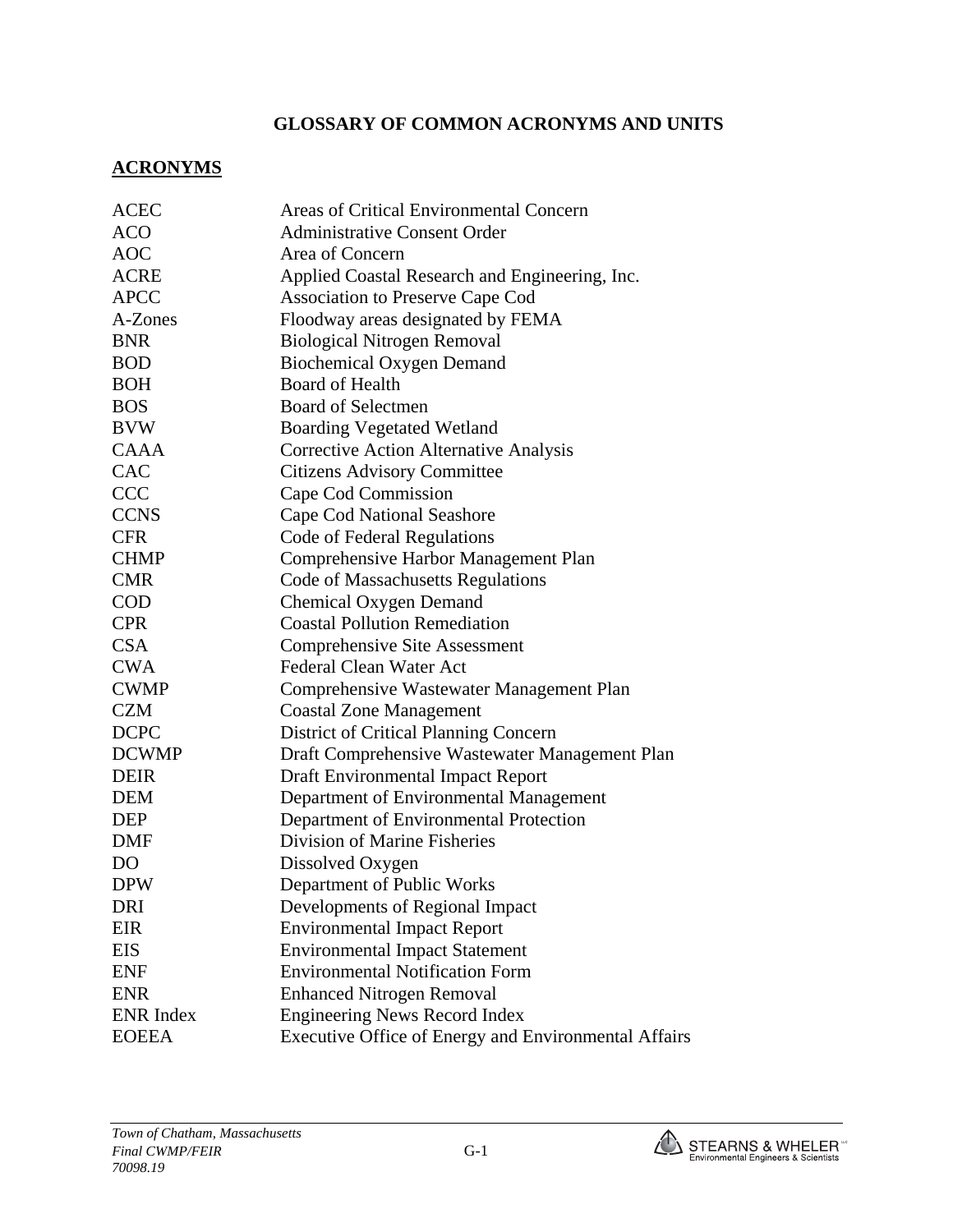## **GLOSSARY OF COMMON ACRONYMS AND UNITS (continued)**

#### **ACRONYMS**

| <b>FCWMP</b>     | Final Comprehensive Wastewater Management Plan            |
|------------------|-----------------------------------------------------------|
| <b>FEIR</b>      | <b>Final Environmental Impact Report</b>                  |
| <b>FEMA</b>      | <b>Federal Emergency Management Agency</b>                |
| <b>FFL</b>       | <b>Falmouth Friendly Lawns</b>                            |
| <b>GIS</b>       | Geographic Information System                             |
| I/A              | Innovative and Alternative                                |
| I/I              | Infiltration and Inflow                                   |
| <b>JRP</b>       | <b>Joint Review Process</b>                               |
| <b>LCP</b>       | Local Comprehensive Plan                                  |
| M&E              | Metcalf & Eddy Engineers                                  |
| <b>MassDEP</b>   | Massachusetts Department of Environmental Protection      |
| <b>MBE</b>       | <b>Minority Business Enterprise</b>                       |
| <b>MBR</b>       | <b>Membrane Bioreactor</b>                                |
| <b>MCL</b>       | <b>Maximum Contaminant Level</b>                          |
| <b>MEP</b>       | <b>Massachusetts Estuaries Project</b>                    |
| <b>MEPA Unit</b> | Massachusetts Environmental Policy Act Unit               |
| <b>MGL</b>       | <b>Massachusetts General Law</b>                          |
| <b>MHC</b>       | <b>Massachusetts Historical Commission</b>                |
| <b>MLE</b>       | Modified Ludzack-Ettinger                                 |
| <b>MLSS</b>      | Mixed Liquor Suspended Solids                             |
| <b>MNHP</b>      | <b>Massachusetts Natural Heritage Program</b>             |
| <b>MSL</b>       | Mean Seal Level                                           |
| <b>NAR</b>       | <b>Needs Assessment Report</b>                            |
| <b>NEIWPCC</b>   | New England Interstate Water Pollution Control Commission |
| <b>NEPA</b>      | National Environmental Policy Act                         |
| <b>NHESP</b>     | Natural Heritage and Endangered Species Program           |
| $NH_4-N$         | Ammonia Nitrogen                                          |
| $NO3-N$          | Nitrate Nitrogen                                          |
| <b>NPC</b>       | Notice of Project Change                                  |
| <b>NPDES</b>     | National Pollution Discharge Elimination System           |
| O&M              | <b>Operations and Maintenance</b>                         |
| <b>OSHA</b>      | Occupational Safety and Health Administration             |
| <b>PCE</b>       | Tetrachloraethylene (a degreasing compound)               |
| <b>POTW</b>      | <b>Publicly-Owned Treatment Works</b>                     |
| <b>PSTF</b>      | Privately-Owned Sewage Treatment Facility                 |
| <b>RAS/WAS</b>   | Return Activated Sludge/Waste Activated Sludge            |
| <b>RBC</b>       | <b>Rotating Biological Contactor</b>                      |

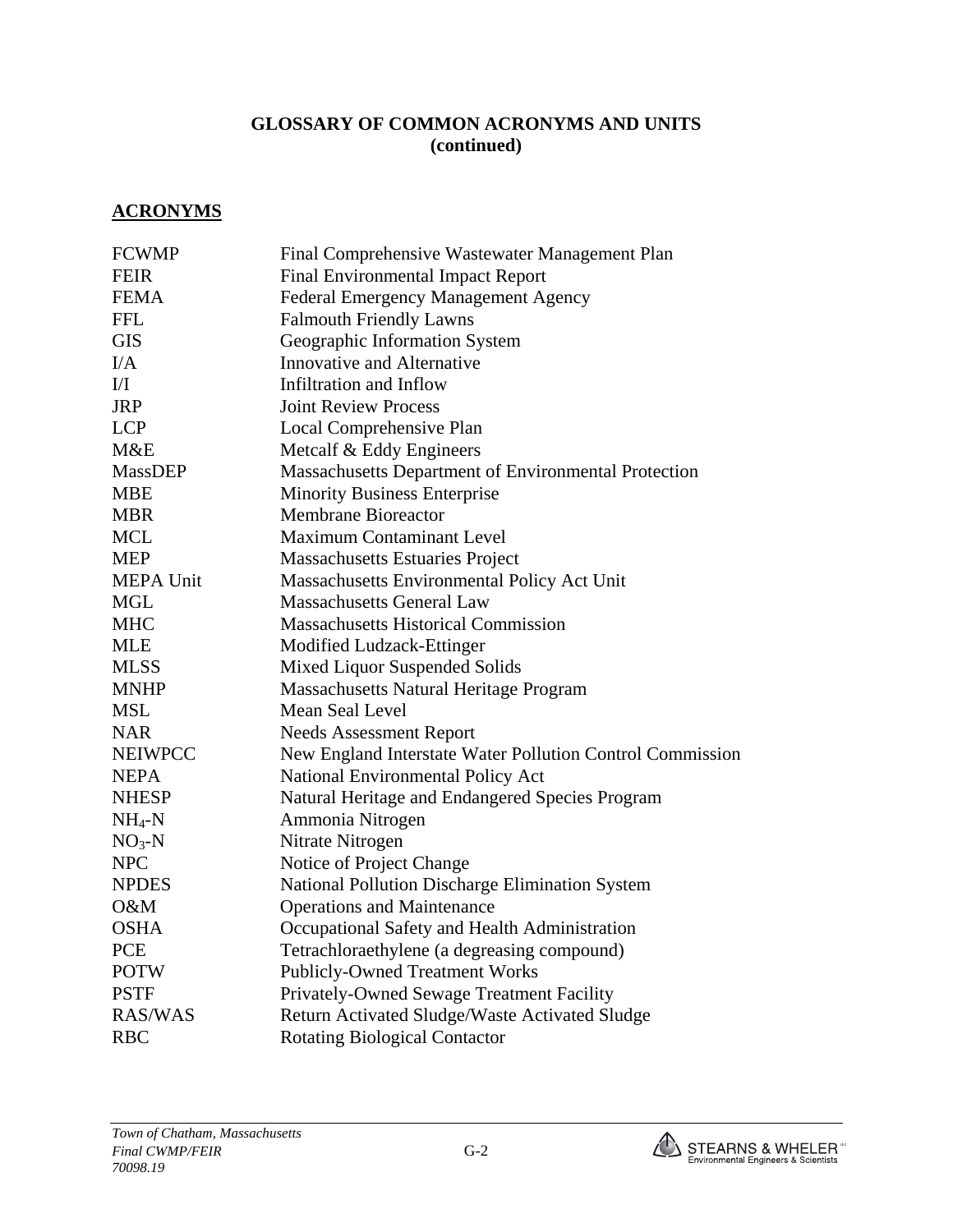# **GLOSSARY OF COMMON ACRONYMS AND UNITS (continued)**

#### **ACRONYMS**

| <b>RME</b>   | <b>Responsible Management Entity</b>          |
|--------------|-----------------------------------------------|
| <b>RO</b>    | <b>Reverse Osmosis</b>                        |
| <b>ROW</b>   | Right-of-Way                                  |
| <b>RPP</b>   |                                               |
| <b>SBR</b>   | <b>Regional Policy Plan</b>                   |
|              | <b>Sequencing Batch Reactor</b>               |
| <b>SCADA</b> | Supervisory Control And Data Acquisition      |
| <b>SDWA</b>  | Safe Drinking Water Act                       |
| <b>SMAST</b> | School of Marine Science and Technology       |
| <b>SMCL</b>  | <b>Secondary Maximum Contaminant Level</b>    |
| <b>SRF</b>   | <b>State Revolving Fund</b>                   |
| <b>STEG</b>  | Septic Tank Effluent Gravity                  |
| <b>STEP</b>  | Septic Tank Effluent Pump                     |
| S&W          | <b>Stearns and Wheler</b>                     |
| <b>SWPPP</b> | <b>Storm Water Pollution Prevention Plan</b>  |
| <b>TAG</b>   | <b>Technical Advisory Group</b>               |
| <b>TDS</b>   | <b>Total Dissolved Solids</b>                 |
| <b>THM</b>   | Trihalomethane                                |
| <b>TKN</b>   | Total Kjeldahl Nitrogen                       |
| <b>TMDL</b>  | <b>Total Maximum Daily Load</b>               |
| <b>TN</b>    | <b>Total Nitrogen</b>                         |
| <b>TP</b>    | <b>Total Phosphorous</b>                      |
| <b>TSS</b>   | <b>Total Suspended Solids</b>                 |
| <b>UMass</b> | University of Massachusetts                   |
| <b>USDA</b>  | United States Department of Agriculture       |
| <b>USGS</b>  | <b>United States Geologic Survey</b>          |
| <b>USEPA</b> | United States Environmental Protection Agency |
| <b>UV</b>    | Ultraviolet                                   |
| <b>VFD</b>   | Variable Frequency Drives                     |
| <b>VOC</b>   | <b>Volatile Organic Compound</b>              |
| V-Zones      | Velocity Zones designated by FEMA             |
| <b>WRPD</b>  | <b>Water Resource Protection District</b>     |
| <b>WWTF</b>  | <b>Wastewater Treatment Facility</b>          |
| <b>ZOC</b>   | <b>Zones of Contribution</b>                  |
|              |                                               |